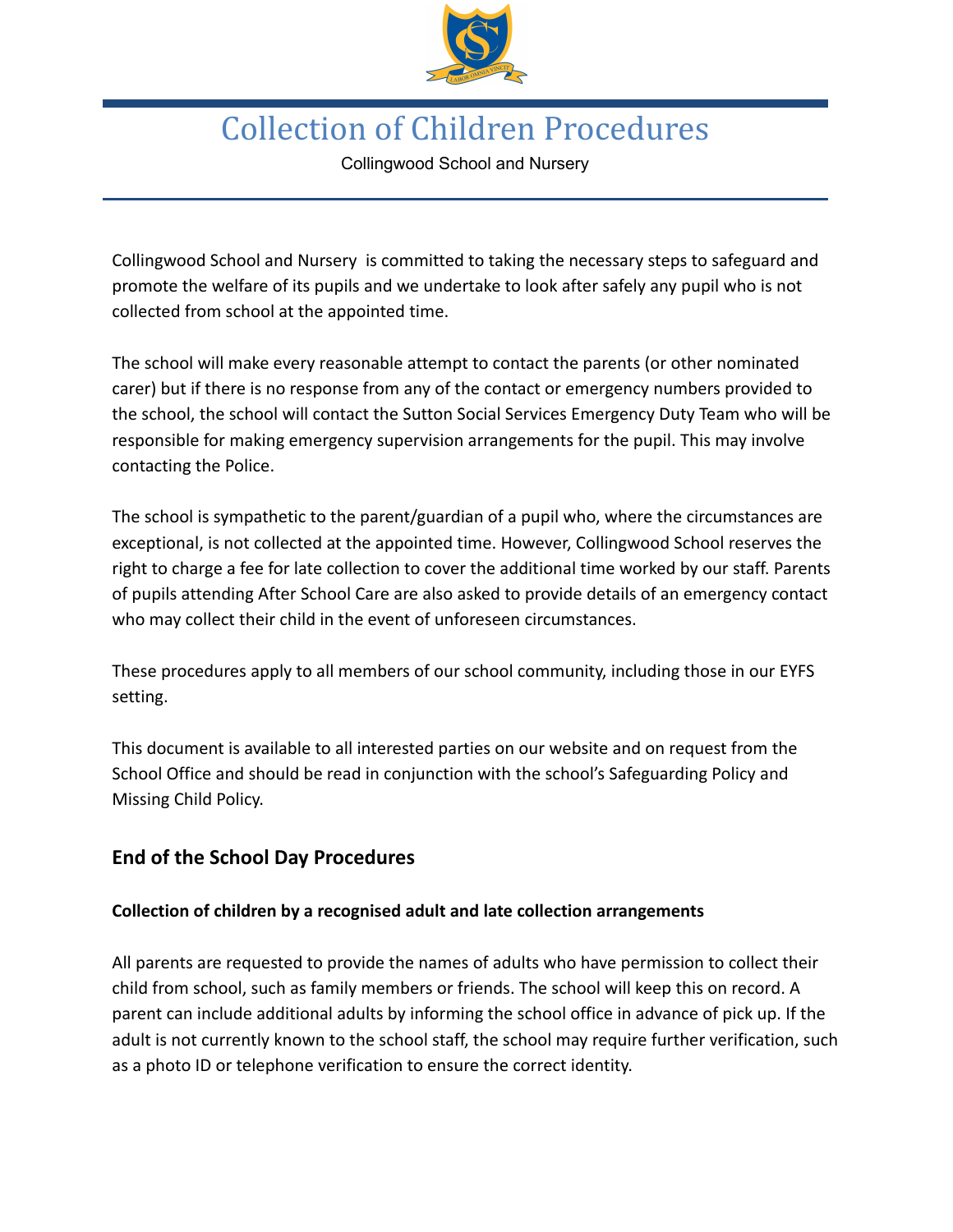

If a child is not collected at the end of the day or after a club they have attended, a member of staff will attempt to call parents or adults listed on the emergency contacts for that pupil. During

this time, the child may be required to go into After School Care for supervision and the parent will be charged accordingly.

#### **Nursery children - full time care**

Children who attend Collingwood's full time Nursery between the hours of 7.30am and 6.00pm may be picked up by parents or carers out of the usual 'school hours'. The named / recognised adults are required to come to the main school door. By ringing on the intercom buzzer, they can be identified by nursery staff on the nursery screen and the child may be brought to the front door for pick up.

#### **Reception, Years 1 and 2 (3.20 - 3.25pm)**

The children in the 'term time Nursery' and Reception classes are brought to the west gate from 3.20pm.

The children in Years 1 and 2 are brought to the main front door.

The staff member in charge will hand over the child to the parent or carer once recognition has been made. If the staff member is not aware of an adult picking up the child who is different to the normal routine (or not a listed adult), they will then check with the school office to check whether notification has been given to the school for a different trusted adult to pick up the child. See section above for procedures for collection of children by adults who are not on the list of trusted adults provided by parents.

#### **Years 3 to 6 (3.30pm)**

As above, the children in Years 3 and 5 are brought to the main front door; Years 4 and 6 are taken to the west gate.

The staff member in charge will hand over the child to the parent or carer once recognition has been made. If the staff member is not aware of an adult picking up the child who is different to the normal routine (or not a listed adult), they will then check with the school office to check whether notification has been given to the school for a different trusted adult to pick up the child. See section above for procedures for collection of children by adults who are not on the list of trusted adults provided by parents.

Children in Year 6 may be given permission to travel home by themselves. The school office would need to be notified of this in writing in advance from the parents or guardians.

#### **Collection of Nursery children after morning session (1.00pm)**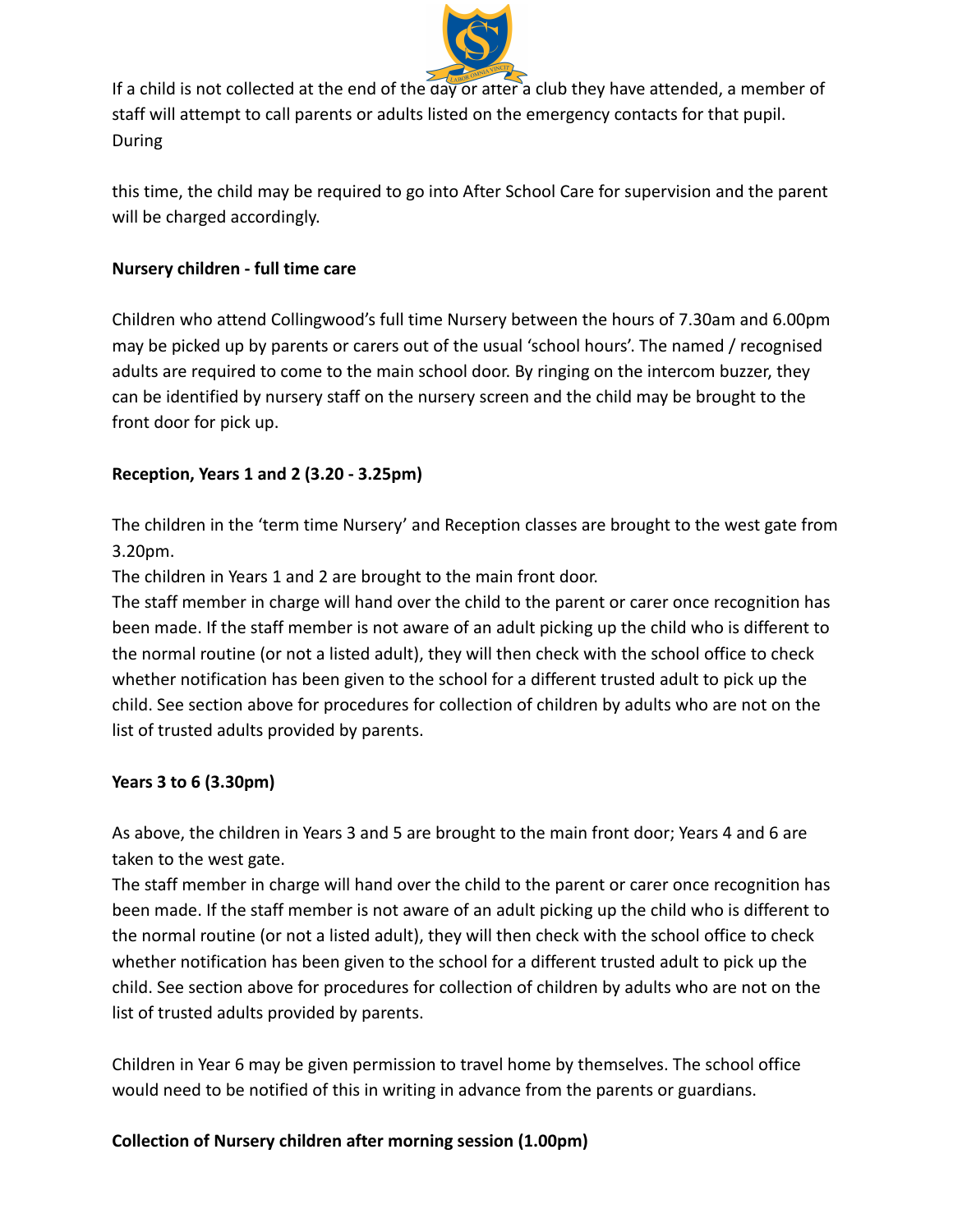

The children are brought to the main front door at 1.00pm and the same procedures as above are followed.

#### **Collection of children from after school clubs**

Depending on the finish time of the specific club, the children will be brought to the main front door by the teacher or club leader. As above, Year 6 children may be given prior permission to travel home by themselves.

The same routine as above will be put in place. If the child is not picked up at the required time and there has been no notification that the child is attending After School Care, the adults listed on the emergency contact list will be called by a member of staff. During this time, it may be necessary for the child to go into After Care for supervision and the parent will be charged for the appropriate amount of time.

#### **Collection of children from After School Care**

For collection from the After Care facility, parents and carers must call at the side entrance door using the intercom. The staff member will ask for identification if they do not immediately recognise the adult. The same procedure as above is in place if the collecting adult is not listed as one of the trusted adults provided by the parents and they will need to call the parents to verify and confirm the pick up arrangement.

*Collingwood School is fully committed to ensuring that the application of these procedures is non-discriminatory in line with the UK Equality Act (2010). Further details are available in the school's Equal Opportunity Policy document.*

| Date of adoption of this policy     | September 2019                  |
|-------------------------------------|---------------------------------|
| Date of last review of this policy  | September 2021                  |
| Date for next review of this policy | September 2022                  |
| Policy owner (SMT)                  | <b>Head and Nursery Manager</b> |

#### *Version control*